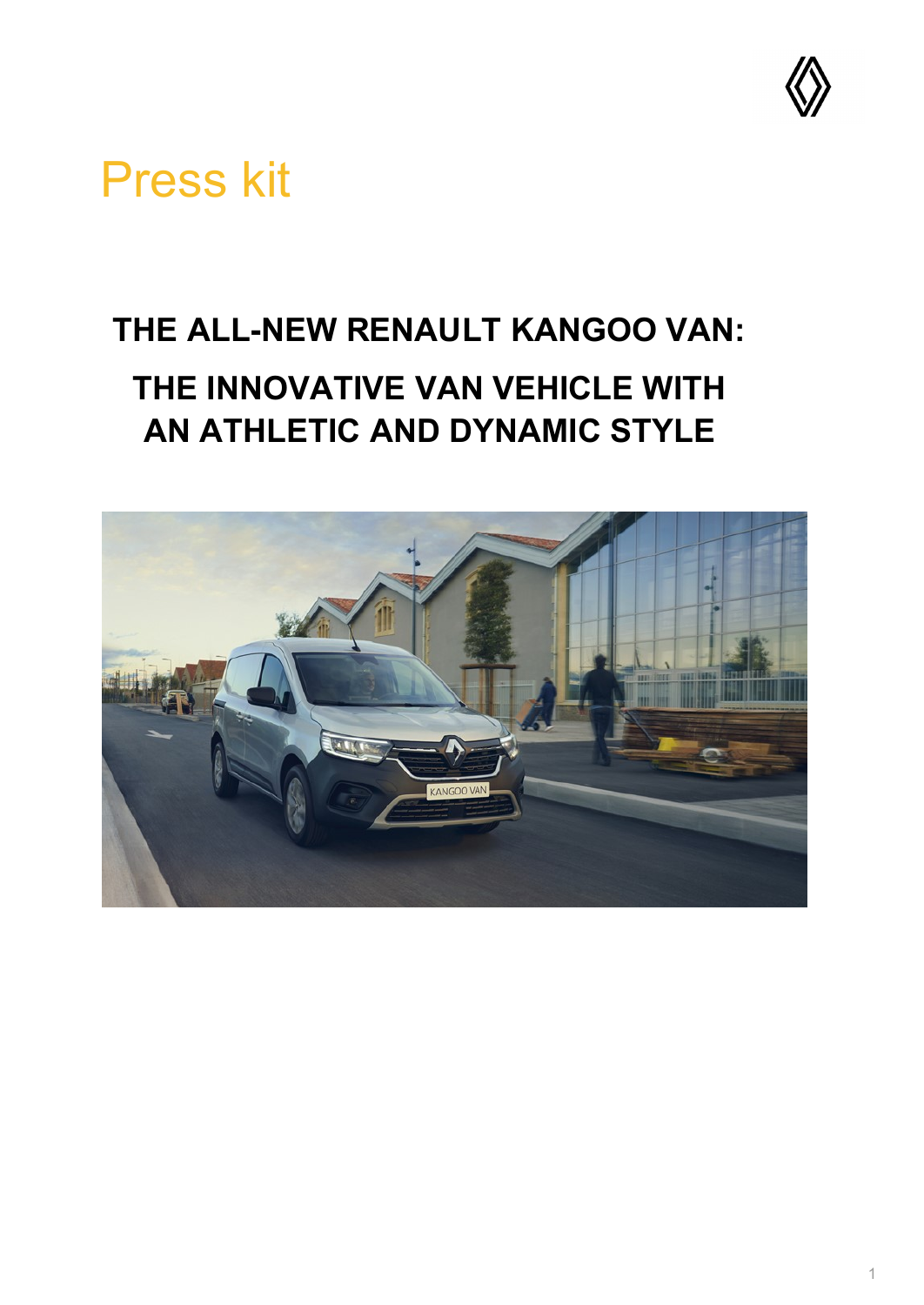

## **CONTENTS**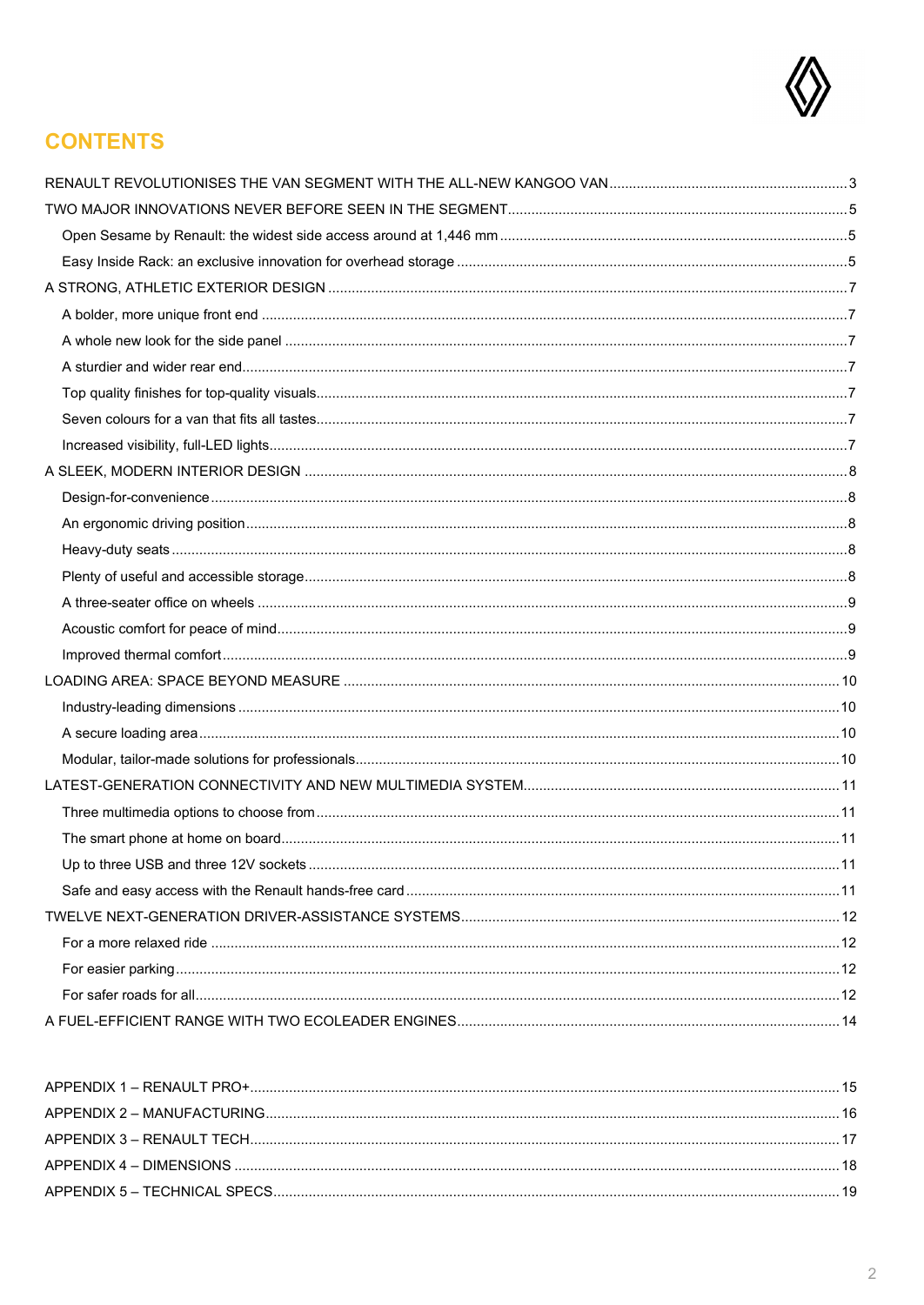

## <span id="page-2-0"></span>**RENAULT REVOLUTIONISES THE VAN SEGMENT WITH THE ALL-NEW KANGOO VAN**

*This innovative van with an athletic and dynamic style, is aimed mainly at corporate fleets, tradesmen, and business owners with high demands looking for a tailormade vehicle that boasts the latest technology and innovation to suit their business needs. The All-New Kangoo Van is available in two lengths. Manufactured at the Renault plant in Maubeuge, France, the All-New Kangoo Van will be on sale in Europe and worldwide as of June 2021.*

*"The All-New Kangoo Van incorporates a major innovation: Open Sesame by Renault is a one-of-its kind offer that gives the van the largest lateral opening on the market.*

*The new model carries over some of its best features and offers an unparalleled breadth of body types and engines. The design is robust on the outside and worthy of a private car on the inside: this is a van that's moving up in the world. The All-New Kangoo Van is Renault's way of reaching out to customers looking for practical innovation, the latest in driver-assistance systems, comfort, and soon enough a full-electric engine."*

**Jean-Louis Wiedemann, Commercial Director Small Vans, Groupe Renault.**

#### **The All-New Kangoo Van: 5 features to remember!**

Easy to load!

Open Sesame by Renault: by removing the central pillar, the All-New Kangoo Van has the widest right-hand side access on the market at 1,446mm.

Easy Inside Rack: a high-mounted rack for easy transportation of long objects.

- With a loading capacity that can reach 3.9  $\mathrm{m}^3$ , even the entry-level model is best in its class.
- A new athletic exterior design with strong shoulder curves.
- A modern interior with 60 litres of usable and readily accessible storage compartments and available with either two or three front seats.

Twelve new driver-assistance systems give peace of mind while driving: active emergency braking, increased blind spot visibility, permanent rear view camera, etc.

#### **The All-New Kangoo Van E-Tech Electric: commercialization at the end of 2021**

Since its launch in 2011, Kangoo Z.E. has been the leading electric van in Europe. With more than 58,000 electric Kangoo Z.E. vans already on European roads, it is fuel-efficient, zero-emission transport solution. To shore up its position as market leader, the All-New Electric Kangoo Van E-TECH will be launched at the end of 2021.

Equipped with a 75 kW all-electric engine and instant torque of up to 245 Nm, the All-New Kangoo Van E-TECH Electric has six driving modes. Eco mode (55 kW) for optimal range, and Normal mode (75 kW) for better performance and a higher top speed.

Available in two lengths (standard and long), the All-New Kangoo Van E-TECH Electric is equipped with a 44 kWh lithium-ion battery offering a range of around 265km\* depending on the WLTP cycle, driving style, road incline, and outside temperature. The vehicle can be fully charged in: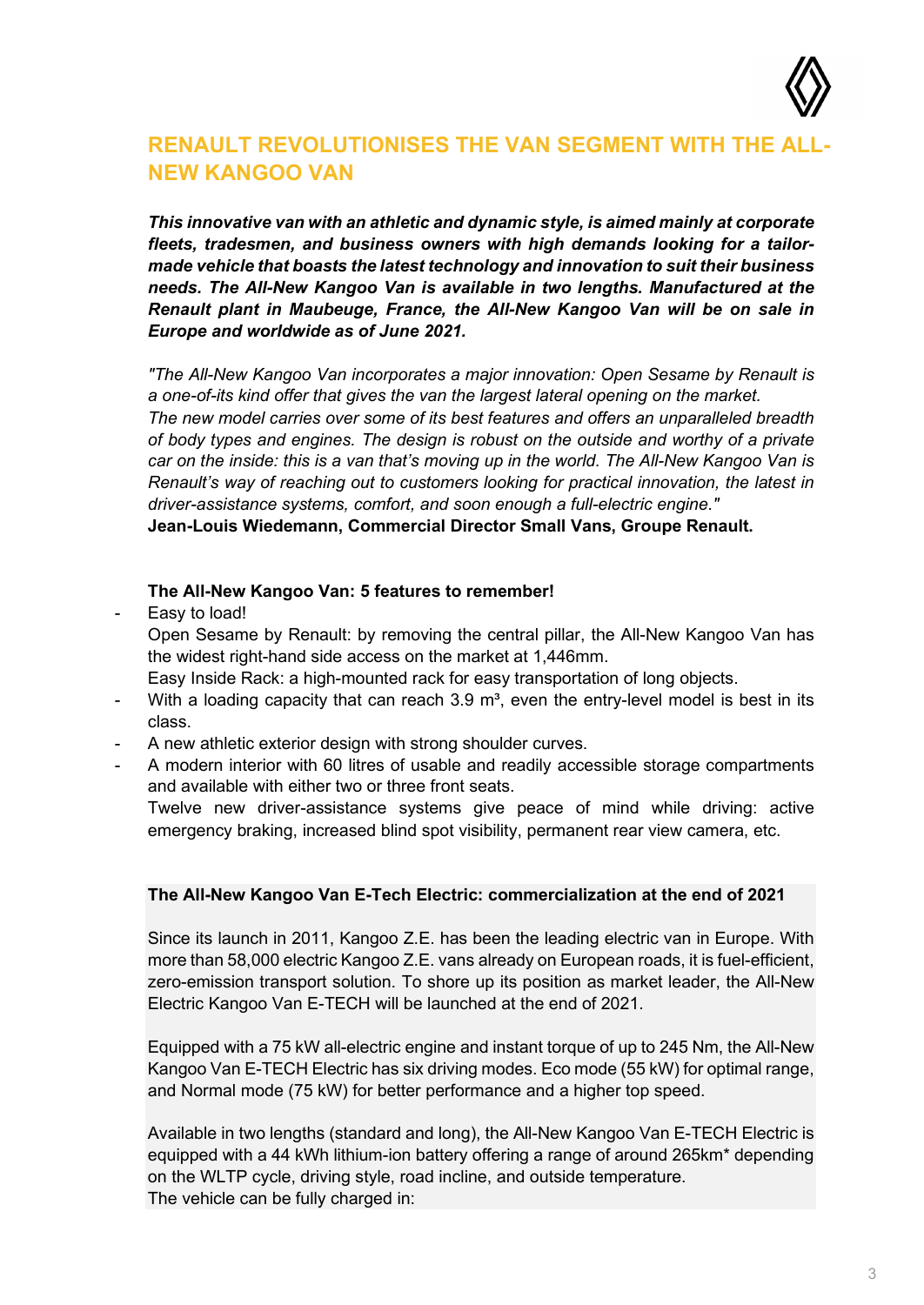

- 2 hours (at 80%), from a public charging point (22 kW Chameleon charger).
- 4.5 hours, from an 11kW terminal (three-phase 16A charger).
- 7 hours, from a wall box (7.4 kW single-phase charger).
- 19 hours, from a reinforced socket.
- And 26h, from a domestic socket.

With a 75kW rapid charger, the vehicle can 80% charge in 42 minutes (that's a range of 150 km in just 30 minutes).

The All-New Kangoo Van E-TECH Electric offers a range of connected services designed just for electric vehicles: recharge programming, cabin pre-heat programming, search for nearby recharging points while driving, calculate viable destinations with remaining battery charge.

*\* Approval pending*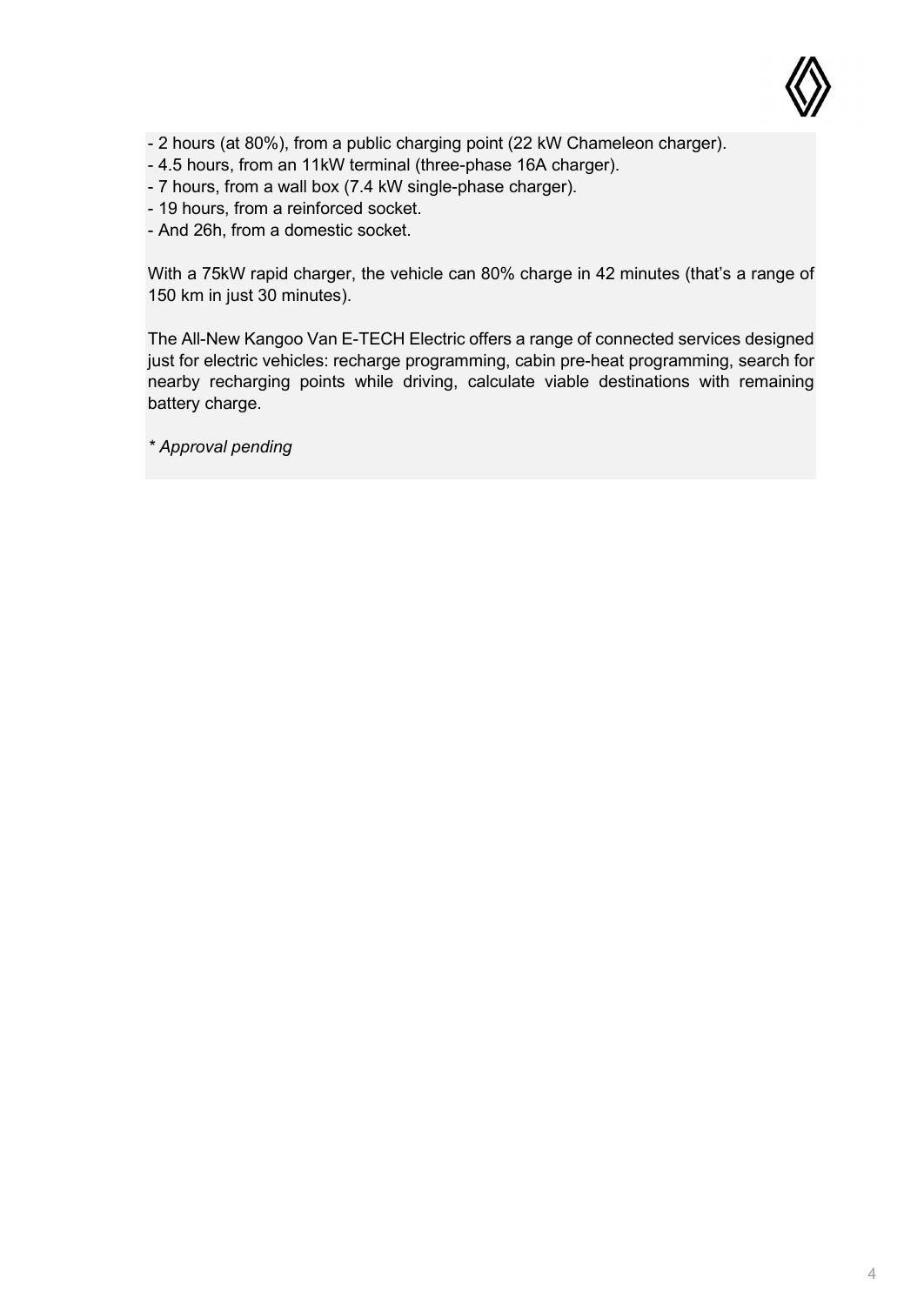

## <span id="page-4-0"></span>**TWO MAJOR INNOVATIONS NEVER BEFORE SEEN IN THE SEGMENT**

*The All-New Kangoo Van is once again revolutionising the way professionals work. Two of the latest innovations are as clever as they are practical, making loading, unloading, and accessing cargo easier than ever.*

<span id="page-4-1"></span>**Open Sesame by Renault: the widest side access around at 1,446 mm** By removing the central body pillar, **the All-New Kangoo Van offers the widest righthand side access on the market with an opening 1,446 mm wide**, twice that of the previous model.

Extra convenient on city roads, this latest innovation known as 'Open Sesame by Renault' makes it easier to load and unload cargo via the side access, avoiding any limitations brought on by rear access in tight parking spaces (city street parking, car parks, etc.).

This is the sort of innovation that is set to become a must-have feature for all professionals.

**NB**: Open Sesame by Renault is an optional feature that is only available on the righthand side, on standard length models with two front seats. It will be available on the fullelectrical version of All-New Kangoo Van.

The 'pros':

- The front passenger door extends open 90°.

- The entire loading area is easily accessible.

- The folding passenger seat and swivel partition allow for a flat loading bed up to 3.05 m long.

- The passenger door and sliding door can be opened and closed in any order.

- The passenger seat is fitted with two lashing rings to ensure that cargo is properly tied down.

#### **Did you know?**

Having taken out the passenger door pillar and widened the side access, Open Sesame by Renault has made the All-New Kangoo Van one of countless possibilities for conversions and adaptations. For example, it is now possible to add an additional set of hinged racks to carry 60% more equipment and tools without even having to get inside the vehicle. It opens the vehicle up to a whole new world of ideas, such as mobile shops.

#### <span id="page-4-2"></span>**Easy Inside Rack: an exclusive innovation for overhead storage**

The All-New Kangoo Van brings more innovation to the fore with a retractable and lockable interior rack located just above the passenger. Known as the 'Easy Inside Rack', it makes better use of the storage area by adding upper storage space for long objects (2  $m - 2.5$  m in the long version).

A feature that serves multiple purposes (ladders, pipes, etc.) and is right where it is meant to be without getting in the way. It frees up precious floor space to transport cargo or passengers safely and comfortably.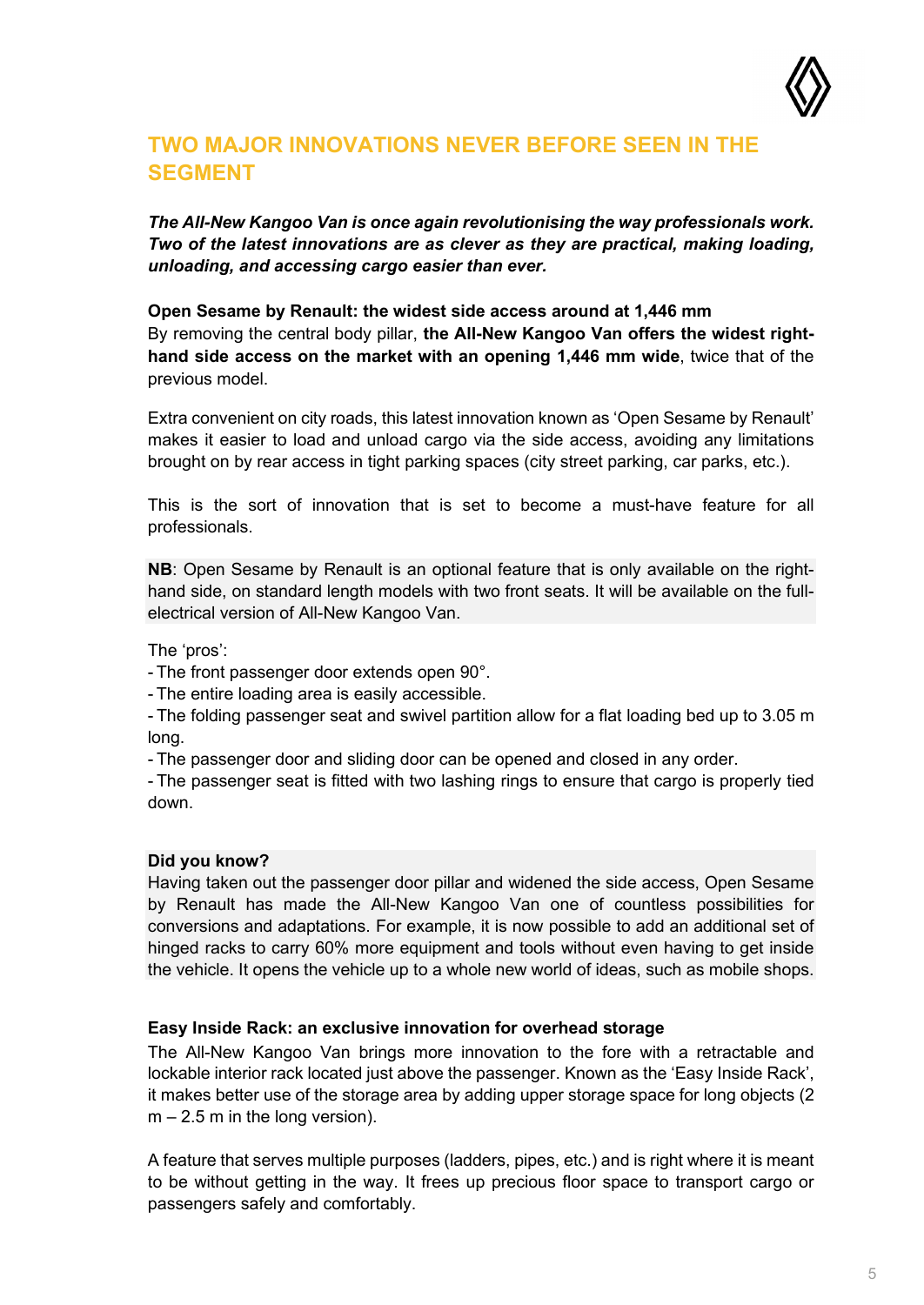

The rack has a bearing capacity of up to 30 kg and does not exceed height limits often encountered in parking lots or tunnels.

**NB**: The Easy Inside Rack is only available on the right side of the vehicle, whether the steering is on the left or right.

The 'pros':

- The rack can be folded away when not in use.
- Stored items are protected against theft and inclement weather.
- Unlike roof-racks, these do not cause drag-induced noise or reduced fuel efficiency.
- Integrated lashing eyes provide additional cargo restraint.
- The passenger seat can remain upright and usable, which is not possible when long items are stowed directly on the floor (swivel partition and folding seat).

This feature is compatible with solid bulkhead versions with  $2 - 3$  seats in the cab.

#### **Did you know?**

Kangoo has driven innovation ever since it was launched back in 1997: the first van with a sliding side door,  $1/3 - 2/3$  rear doors, and pivoting bulkhead panel with a folding passenger seat for a continuous flat floor. As for combispace, Kangoo was the first to have a bench seat that could fold down flat in a single movement for a flush floor finish, and rooftop crossbars that could be easily turned into rack storage without tools. Since its launch in 1997, more than 4.2 million Kangoo vehicles have been sold throughout 70 countries around the world.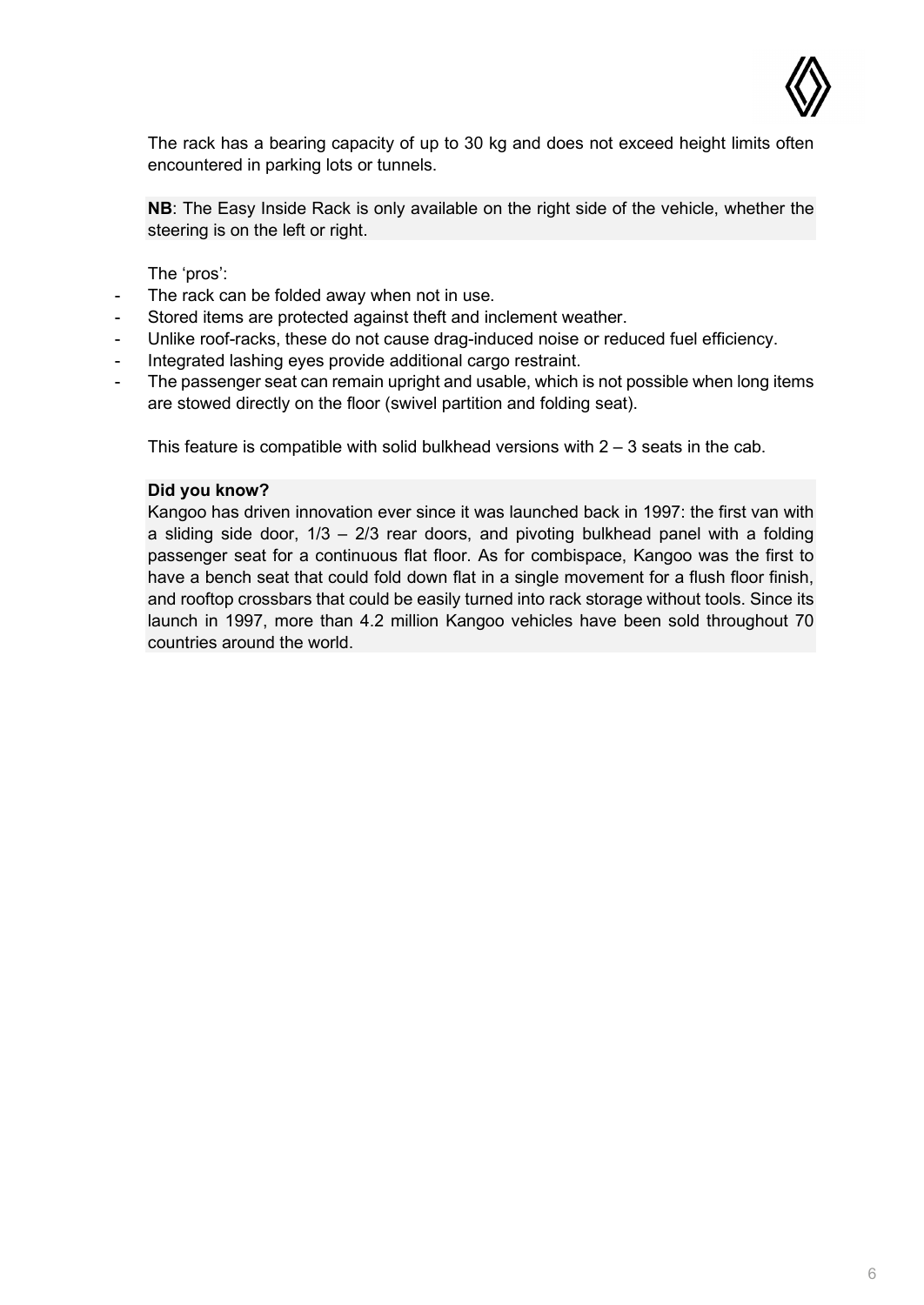

## <span id="page-6-0"></span>**A STRONG, ATHLETIC EXTERIOR DESIGN**

*The All-New Kangoo Van boasts a stronger, more athletic silhouette: ribbed horizontal bonnet, up-right front end, and sculpted sides. Chrome highlights and attractive finishes take the design up a notch. The energetic lines are back again due to their popularity amongst fleet owners, craftsmen, and business owners alike.*

#### <span id="page-6-1"></span>**A bolder, more unique front end**

The front has been completely redesigned and made more vertical, with a chrome trim that runs between the grill and front bumper. The lamps feature the Renault brand's signature C-Shape LED lights. Its design gives it a more agile and dynamic feel, in line with the rest of the Groupe Renault LCV range (Alaskan, Master, Trafic).

#### <span id="page-6-2"></span>**A whole new look for the side panel**

With its sculpted sides and pronounced shoulders, the All-New Kangoo Van breaks away from the traditionally boxy van design. The horizontal lines and curved, inclined rear doors give the van a flowing, dynamic feel. Low side shields are available as an optional extra.

#### <span id="page-6-3"></span>**A sturdier and wider rear end**

The rear end of the All-New Kangoo Van has more balanced proportions for a more grounded look and more perceived stability. The wheel tracks have been widened for more cargo space. The streamline visual aspect and signature LED rear lamps give it a more modern feel.

#### <span id="page-6-4"></span>**Top quality finishes for top-quality visuals**

The All-New Kangoo Van has been taken up a notch in terms of its overall visual aspect, as shown by the metal work, detailing, and elegant finishes like the chrome inserts on the radiator grill. The windscreen wipers and the spray nozzle are hidden by the bonnet panel and driver-assistance radar has been built into the front bumper. The radio antenna is a shorter 300 mm. Optional, colour-matched door handles and 16" metal rims enhance the van's modern design.

### <span id="page-6-5"></span>**Seven colours for a van that fits all tastes**

The All-New Kangoo Van range includes two new colours: *Carmin Red* and *Sodalite Blue*. It is also available in solid *Mineral White* and *Urban Grey*, and metallic *Oyster Grey*, *Highland Grey* and *Pearl Black*.

Of course, specific colours can be proposed and developed to adapt to the codes of large fleets.

### <span id="page-6-6"></span>**Increased visibility, full-LED lights**

Wider side mirrors (+35 mm in length and +22 mm in width) improve rear view visibility by 35%. The All-New Kangoo Van standard model has LED side lights on the front and rear. The advantages are indisputable: no need to change bulbs and fuel efficiency is improved by 0.04L/100km, i.e., 1g/km of CO<sub>2</sub>.

Optional full-LED front lamps guarantee a range of 350 m; LED fog lamps with cornering and manoeuvring capabilities are also available for improved roadside visibility. The All-New Kangoo Van also comes with Automatic High-Low Beam headlights for optimum visibility without distracting other drivers.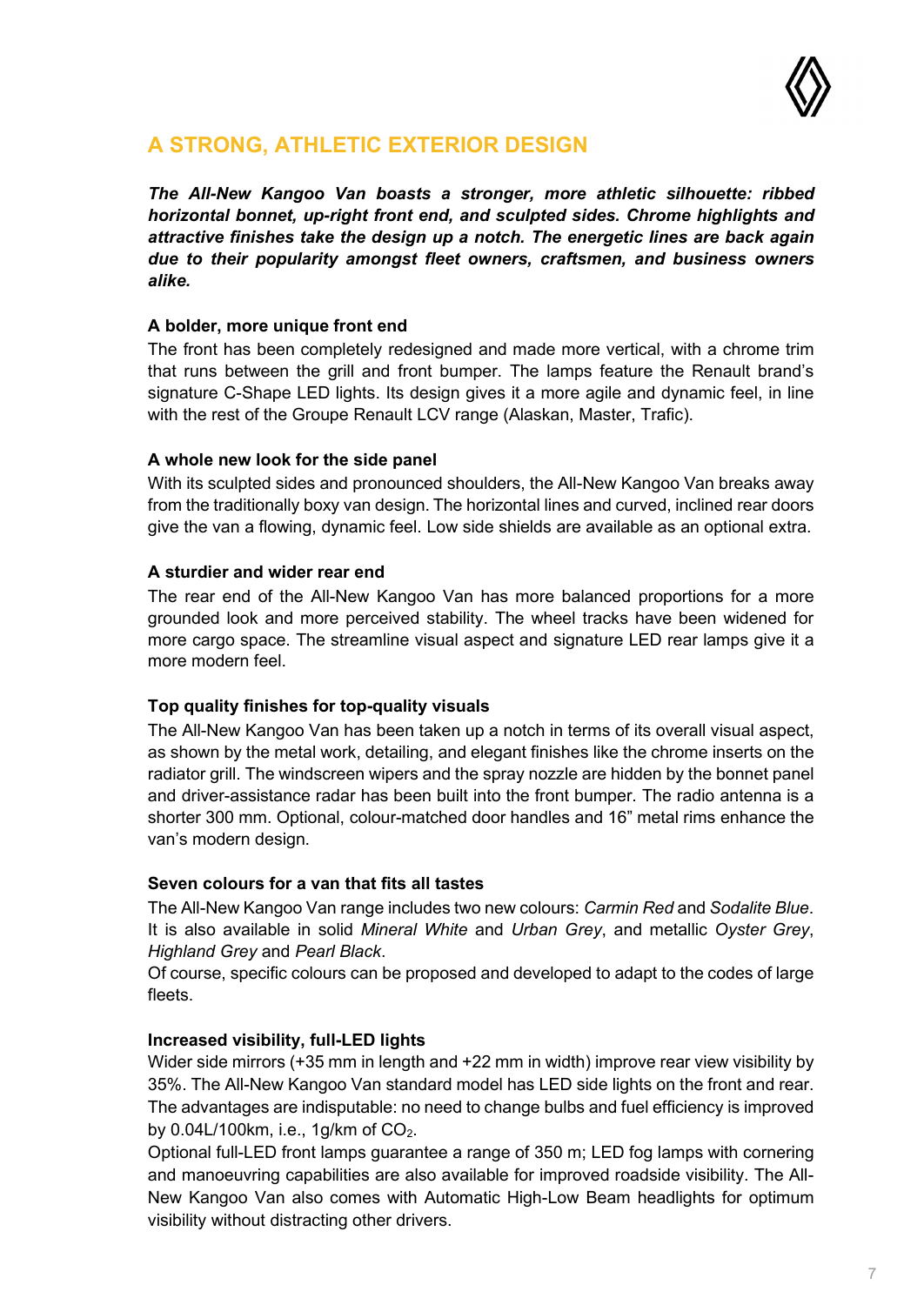

## <span id="page-7-0"></span>**A SLEEK, MODERN INTERIOR DESIGN**

*The All-New Kangoo Van has more modern, upgraded interior. The horizontal dashboard creates a sense of continuity through to the door panels. The fully redesigned seats are more hard-wearing than before. Comfort inside the cabin is heightened by additional sound proofing making for a quieter, less fatiguing driving experience. The 3-seater version is even more practical, with 60 litres of storage space, making it the leader in its category.*

#### <span id="page-7-1"></span>**Design-for-convenience**

The interior has been updated with a horizontal dashboard and a new steering wheel that houses the main controls. The subtle play of colour and texture bring the interior up a level. Depending on the versions, chrome highlights have been added to the door handles, around the steering wheel controls, the gear stick, the dashboard air vents, controls, and 8" multimedia touchscreen. Distinct climate control toggles and the dualzone automatic climate control mean driver and passengers alike can set their own desired temperature.

#### <span id="page-7-2"></span>**An ergonomic driving position**

Because professionals sometimes spend a lot of time on the road, the All-New Kangoo Van adapts to the shape of each driver with a seat that can be adjustable for height and depth, and now also with adjustable lumbar support (depth +/- 40 mm, height +/- 30 mm). While the steering wheel was already height adjustable, it is now also depth adjustable (+/- 25 mm) for added comfort. Driver seat access is extremely easy thanks to a driver door that can open 90°!

To improve safety on the road, the All-New Kangoo Van is equipped with the *Wide View Mirror*, which makes it possible to see what is happening in the right blind spot of a panel van and, for example, to cross a junction in complete safety. Finally, the electric parking brake will be introduced in 2021, offering the security of an automatically applied brake, while freeing up space in the cabin.

#### <span id="page-7-3"></span>**Heavy-duty seats**

Wrap-around seats are reinforced with stronger foam and fabrics to make driving hours more comfortable. It can also be equipped with optional upholstery for the driver tends to cause extra wear and tear by constantly getting in and out of the vehicle. The passenger seat can be folded down to form a flat floor. With two tie rings, transporters gain an extra space for secure storage.

### **Plenty of useful and accessible storage**

The All-New Kangoo Van has 60 L of cab storage, with:

- <span id="page-7-4"></span>Above-head tray (19.4 L)
- Central dashboard storage (5 L)
- Door compartments (2x 2.7 L) including two cup holders (2x 0.75 L)
- Driver-side closed compartment (1.5 L)
- Storage under passenger seat (10 L) Storage compartments in the cab are designed to be always easily accessible – while driving or exiting the vehicle – and keep your belongings safely out-of-sight.

**NB**: As ingenious as it is practical, the new Renault Easy Life drawer serves as a 7L glove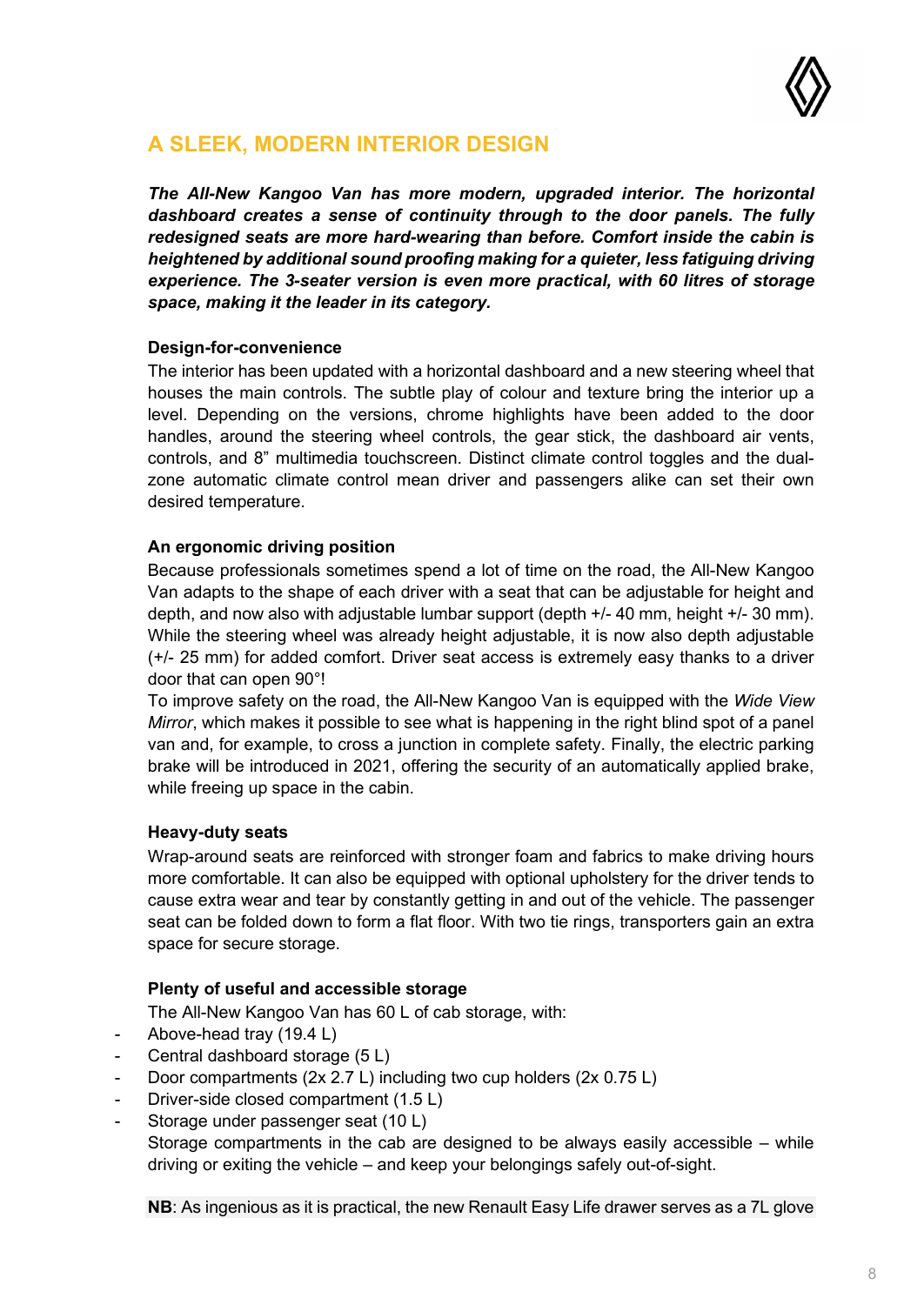

box. The drawer slides open giving a clear view of its easily accessible contents, even for the driver. It is also available in a closed-front version.

#### <span id="page-8-0"></span>**A three-seater office on wheels**

The All-New Kangoo Van can fit up to three occupants in the cab thanks to the optional seats in the front. For even more tailor-made feel, the van can transform into a mobile office space with the centre back rest that folds down into a desk with a removable shelf, A4-document clip, and cup holder. The driver can use it as an office area or a place to eat lunch inside.

#### <span id="page-8-1"></span>**Acoustic comfort for peace of mind**

To improve on-board comfort and reduce fatigue, the acoustics of the All-New Kangoo Van have been designed to reduced noise disturbances: reinforced sound proofing of the dashboard and door panels, sound-reduction engine housing, thicker windows (+11%), use of foam padding, etc. The sound system acoustics have also been enhanced with two speakers in the door panels and two speakers at the base of windshield. Air ducts have been reworked for a more even distribution of air flow between the side and central vents. And to stop outside pollution from seeping in, the All-New Kangoo Van is equipped with recycled air conditioning and an in-built pollen filter.

#### <span id="page-8-2"></span>**Improved thermal comfort**

For greater thermal comfort, the redesigned air ducts allow for better distribution of both lateral and central air flows. And to prevent outside pollution from entering the cabin, the All-New Kangoo Van offers air recirculation with a pollen filter placed in the air conditioning system.

Thanks to two different controls, the dual-zone automatic air conditioning system maintains the temperature desired by each occupant in their zone (driver and passenger).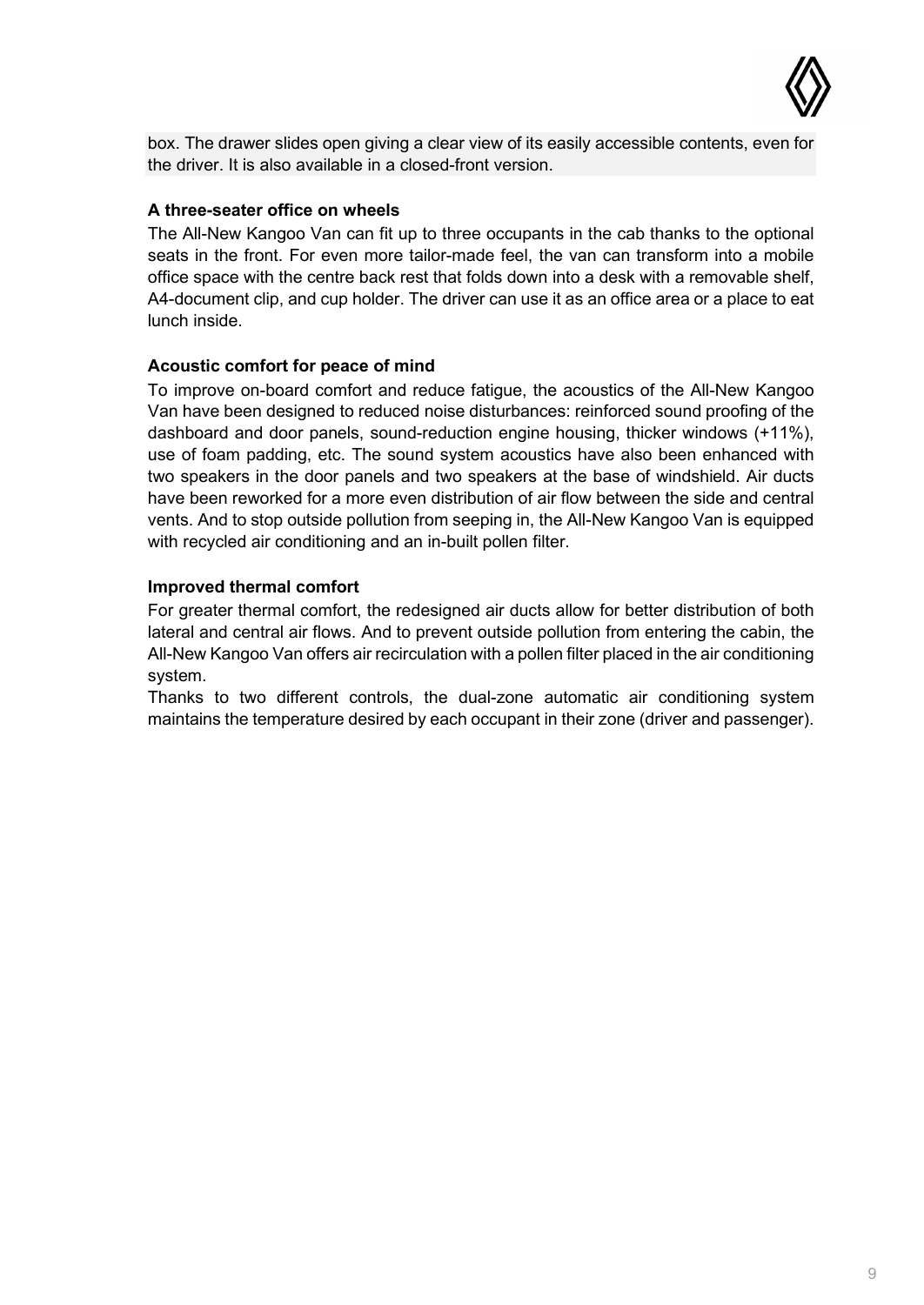

## <span id="page-9-0"></span>**LOADING AREA: SPACE BEYOND MEASURE**

*In the standard version, the All-New Kangoo Van offers an unprecedented load space of up to 3.9 m³. Its maximum payload of 600 – 800 kg (with the increased payload option) reaches nearly 1 tonne in the long models. Its towing capacity, at the highest level, has increased to 1,500 kg.* 

#### <span id="page-9-1"></span>**Industry-leading dimensions**

In its long version, the All-New Kangoo Van is segment leader with its extra wide sliding side door (864 mm). It also boasts the industry's best load length at 3,548 mm. Its storage capacity ranges from 4.2 to 4.9 m<sup>3</sup>. In its standard version, its record storage capacity ranges 3.3 to 3.9 m<sup>3</sup>. The loading area has  $1/3 - 2/3$  doors that can open wide from 90° to 180°, making for easy access even if there is little room left behind the vehicle.

#### <span id="page-9-2"></span>**A secure loading area**

The door lock cylinders have been removed to increase resistance to intrusion and theft. An optional super locking system provides a higher level of protection: the interior door unlocking controls are only activated if the hands-free card is detected or the 3-button key is used. As a result, if the cabin is broken into, the cargo area (100% panelled) remains closed and protected.

#### <span id="page-9-3"></span>**Modular, tailor-made solutions for professionals**

The All-New Kangoo Van is available in two body lengths (standard and long) and two partition walls: a solid bulkhead wall (with or without windows) or a mesh-partition (with a passenger-side swivel panel). The configuration varies according to the number of seats you want: 2, 3, or 5 seats (with a crew cab). The All-New Kangoo Van also covers the most specific alterations: extra-large volumes, refrigeration unit, etc.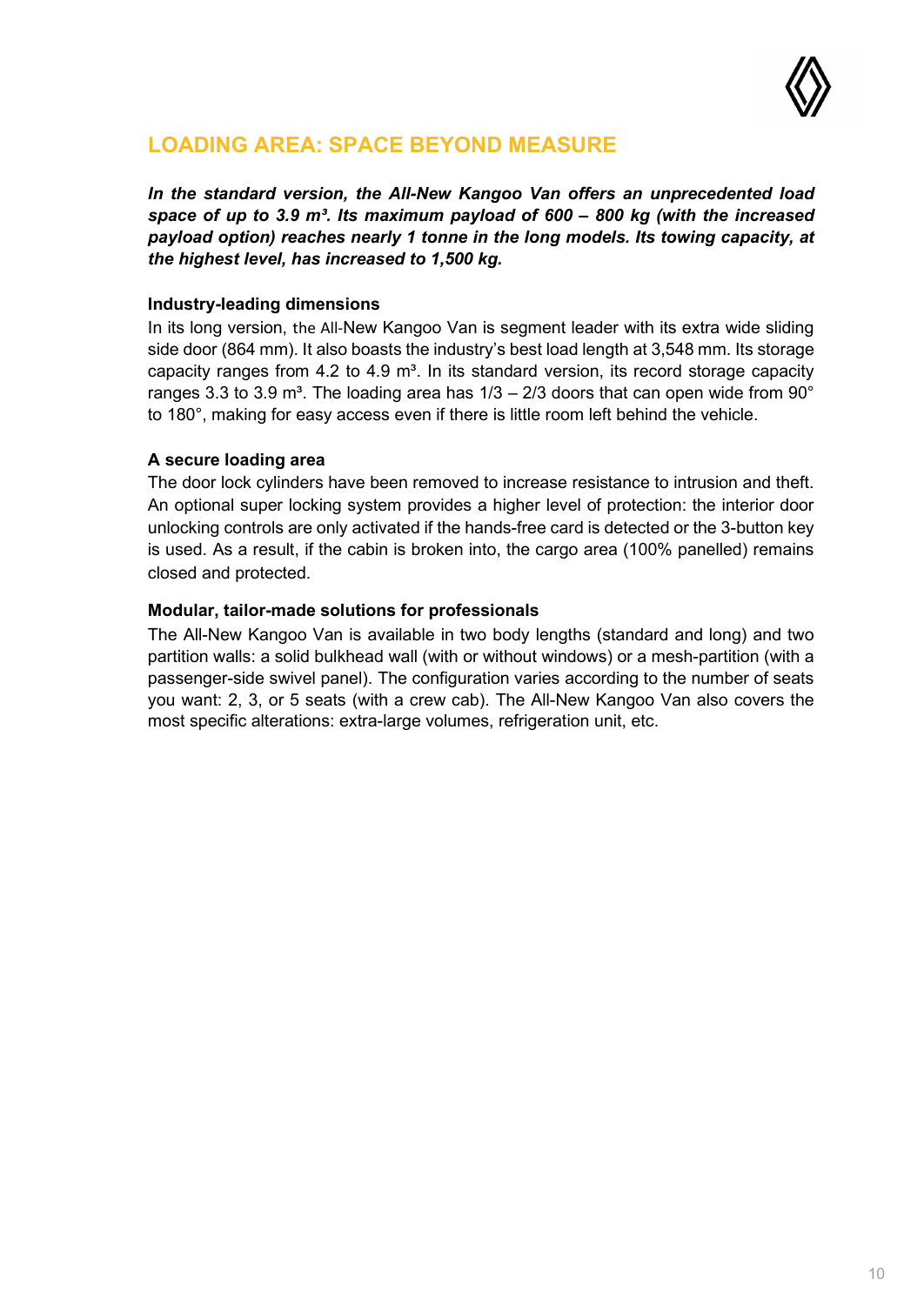

## <span id="page-10-0"></span>**LATEST-GENERATION CONNECTIVITY AND NEW MULTIMEDIA SYSTEM**

*The All-New Kangoo Van enhances life on board as people go about their workday by keeping them in touch with the outside world. The van comes fitted with the new Renault EASY LINK multimedia system and 8" screen for added convenience.*

#### **Three multimedia options to choose from**

The All-New Kangoo Van comes with three multimedia options:

- <span id="page-10-1"></span>Radio Connect R&Go with DAB (Digital Audio Broadcasting) FM/AM, Bluetooth, and the R&Go app to access your smart phone features.
- The Renault EASY LINK system comes either with or without navigation. The 8" display is built into the dashboard. It features connected services, automatic updates, and is as easy to use and customise as a smart phone. Compatible with Android Auto and Apple CarPlay, Renault EASY LINK can be voice activated to access all multimedia, navigation, and infotainment features, as well as settings for the driver-assistance systems. The driver can make and receive phone calls using either the steering wheel, touch screen or voice commands, and can listen to and dictate text messages.

#### <span id="page-10-2"></span>**The smart phone at home on board**

A smart phone dock, which can be placed in front of the driver to their left or right (depending on if they are right or left-handed), can turn your phone into a pseudo desktop computer. A 15W wireless charger rounds out the set up. The phone's remaining battery is displayed on the multimedia screen. Charging stops automatically once the battery is full, eliminating the risk of overcharging.

#### <span id="page-10-3"></span>**Up to three USB and three 12V sockets**

Depending on the selected version, the All-New Kangoo Van offers up to three USB sockets: two in the storage area above the steering wheel (useful for safely charging your phone) and one on the multimedia screen or radio.

The three 12V sockets are strategically positioned throughout the van: in the storage above the steering wheel, in the centre console, and in the rear loading space (convenient for charging battery-powered tools).

#### <span id="page-10-4"></span>**Safe and easy access with the Renault hands-free card**

To prevent break-ins, the rear and side door key holes have been removed. With the Renault hands-free card, you can safely and easily access the van without using your hands: lock and unlock the vehicle as you approach and leave the van, key-less ignition, unlock the boot separately from the cab, etc. This brings vast array of advantages: no need to remove your safety gloves dig around for the key if you want to access or lock the van (sometimes difficult if your hands are dirty, busy, or occupied).

**NB**: The All-New Kangoo Van comes with the option for companies to connect vehicles to each other via a dongle that plugs into the radio, thereby enabling data and information tracking for optimised fleet management.

**Did you know?** Thanks to the connected navigation, the All-New Kangoo Van offers the possibility to search for fuel prices, Google searches, automatic updates of the map of the favourite country, etc.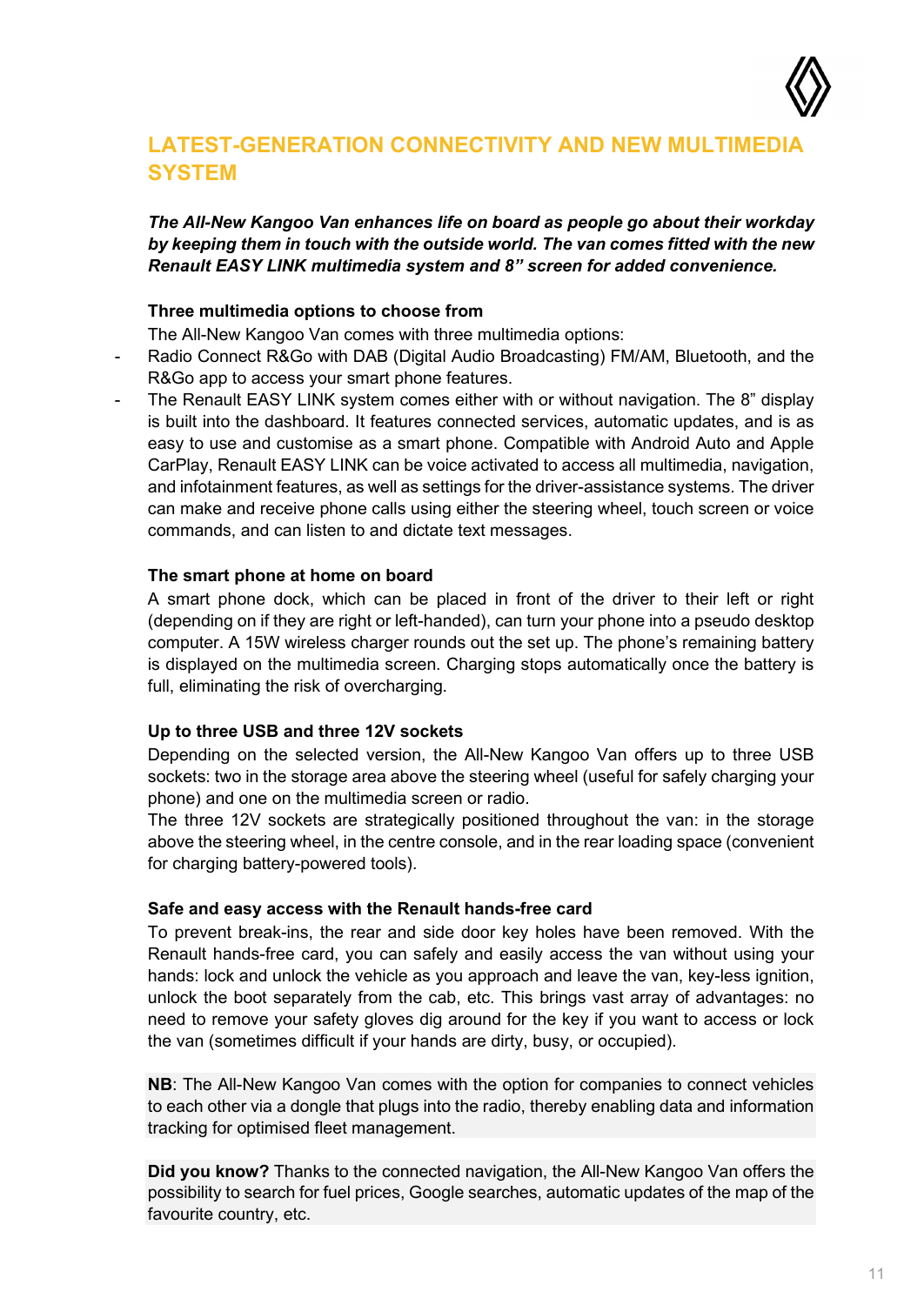

## <span id="page-11-0"></span>**TWELVE NEXT-GENERATION DRIVER-ASSISTANCE SYSTEMS**

*The new range of twelve optional driver-assistance systems make the All-New Kangoo Van easier and safer to drive, guaranteeing precision assistance on all your work-related drives. In the immediate future, it will include a selection of autonomous driving technology.*

#### **For a more relaxed ride**

- <span id="page-11-1"></span>The distance warning system warns you, from the dashboard, screen, of the time interval between you and the vehicle in front of you in order to respect the safety distances.
- The *Cruise Control and Speed Limiter (with hill-descent control)* are used to set/cap the vehicle speed to a speed chosen by the driver using the wheel-mounted controls, even when going down a slope.
- The *Adaptive Cruise Control with Stop & Go* regulates the vehicle speed and keeps a safe distance with vehicles ahead in the same lane, depending on the chosen speed and safety distance.

For automatic transmission vehicles, the system is useful in traffic jams as it can bring the vehicle to a complete halt before taking off again.

The *Motorway and Traffic Companion* is available only on vehicles with automatic transmission and combines the *Adaptive Cruise Control with Stop & Go* and *Lane Keeping Assist*. It keeps a safe distance from vehicles ahead in the same lane according to the chosen speed and safety distance.

#### **For easier parking**

- <span id="page-11-2"></span>- Active under 10 km/h, the *Front, Rear, and Side Parking Assistant* informs the driver of obstacles in the vehicle's direct vicinity. The visual and audio cue beeps louder as the vehicle approaches obstacles. The sound becomes a single continuous beep and the area turns red when the object is less than 30 cm away. The system can be switched on/off via the dash console.
- *EasyPark Assist Hands-Free Parking* system helps park the vehicle by finding a suitable location for the required manoeuvre (reverse, angle, parallel). The system manoeuvres the car, while the driver controls the speed, braking, and forward/reverse direction changes.
- For manoeuvring, the All-New Kangoo Van can be fitted with front and rear radar, and a reversing camera with trajectory indication. Depending on the equipment chosen, the image of the reversing camera is available either in the interior Rear View Mirror, or in the rear vision monitoring system or in the Easy Link screen.

#### **For safer roads for all**

- <span id="page-11-3"></span>- The All-New Kangoo Van is equipped with the *Permanent Rear View Assist.* The interior Rear View Mirror, which is normally non-existent as there is no rear window, has been replaced by a 7" screen (largest in the category) that displays images taken by a camera mounted above the rear doors of the mid-ground and background behind the vehicle.
- The *Lane Departure Warning* flashes warnings at the driver with visual cues on the instrument panel when a continuous or broken line is crossed (without first using the indicator). The system will operate if the vehicle speed is between 70 and 180 km/h. The *Lane Keeping Assist* then corrects the vehicle's trajectory to keep it in its lane.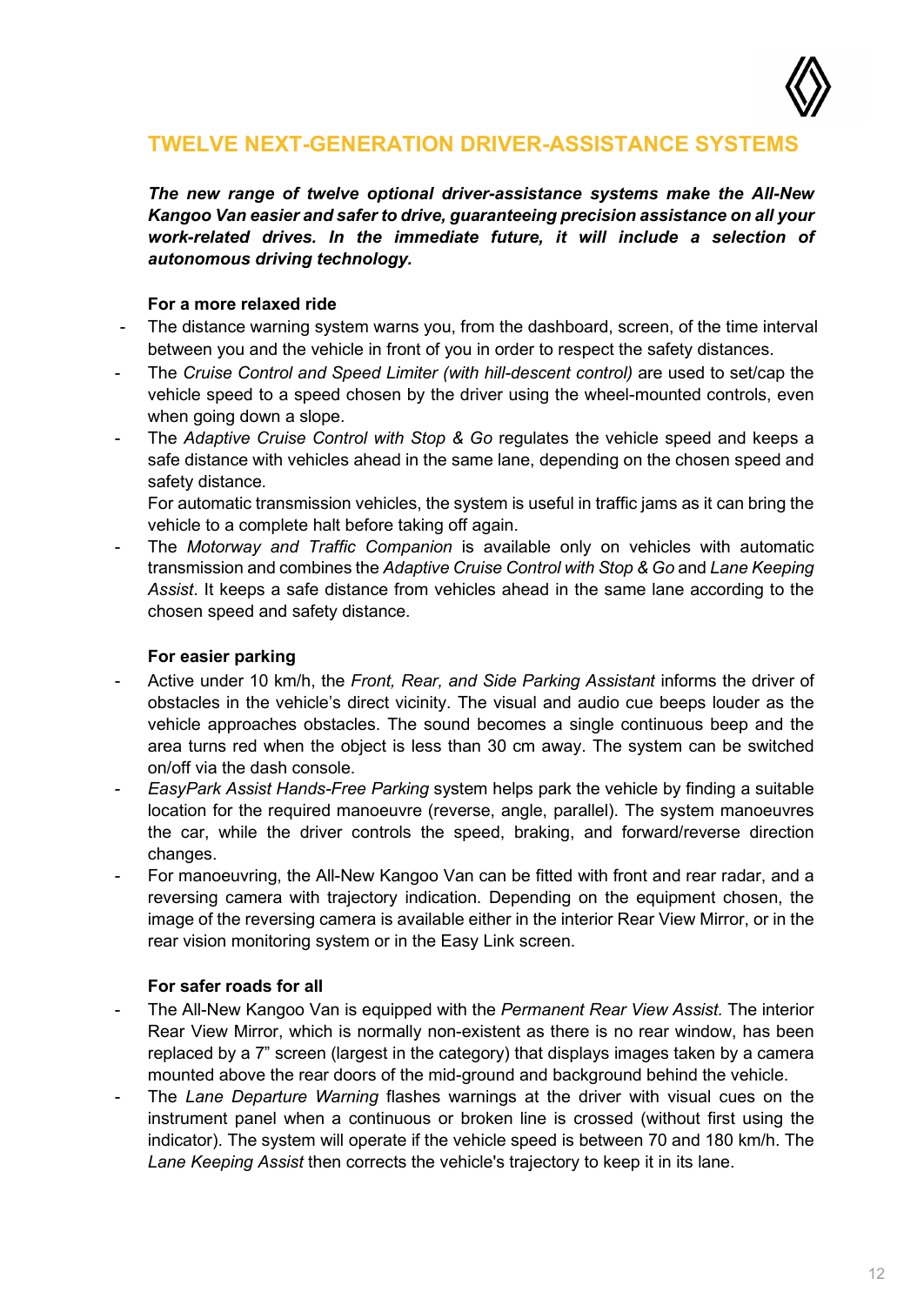

- Active between 70 to 180 km/h, the *Active Blind Spot Monitoring* provides additional safety to the blind spot warning system. It corrects the vehicle's trajectory to avoid potential sideways collisions with vehicles on either side.
- The *Active emergency braking* (cyclists and pedestrians) warns the driver of a potential collision with stationary or moving obstacles, it then increases braking as required or activates the brakes should the driver fail to do so.

Active between 7 and 80 km/h, the system detects moving pedestrians and cyclists both day and night.

Between 30 and 170 km/h, the system detects moving vehicles and vehicles travelling in the opposite direction when approaching an intersection.

- The *Speed Warning with Traffic Sign Recognition* reminds the driver of the current speed limit by displaying the appropriate speed on the instrument panel and warns the driver if the limit is exceeded.
- Active above 60km/h, the *Unstable Trajectory Alert* warns the driver when it detects the onset of drowziness by emitting a sound and displaying a message on the instrument panel. Fatigue detection is based on an analysis of driver reactions: wheel movement, use of indicators or windscreen wipers, driving time without a break.

**NB**: The *Motorway and Traffic Companion* is among the first of its kind on the segment and will be available on All-New Kangoo Van at the end of 2021. Providing Level 2 autonomy, it is a feature that significantly improves driving comfort, while requiring the driver to keep their hands on the wheel and eyes on the road; it combines Adaptive Cruise Control (with Stop & Go) with the Lane Keeping Assistant that operates even when on a curve in the road (within system limits). It regulates the car's speed, all the while keeping the car centred between the lines and at a safe distance from vehicles in front.

The kit will also be available on the All-New Kangoo Van E-TECH Electric and the All-New Kangoo Van (combustion motor) with automatic transmission and electronic parking brake!

The All-New Kangoo Van also features the *Trailer Swing Assist*, a stability aid that dampens trailer sway caused by side winds or bumps in the road.

Finally, the *Extended Grip* (with all-season tyres) improves the vehicle's handling and stability on slopes, and uneven surfaces such as snowy, muddy, uneven ground, building sites etc.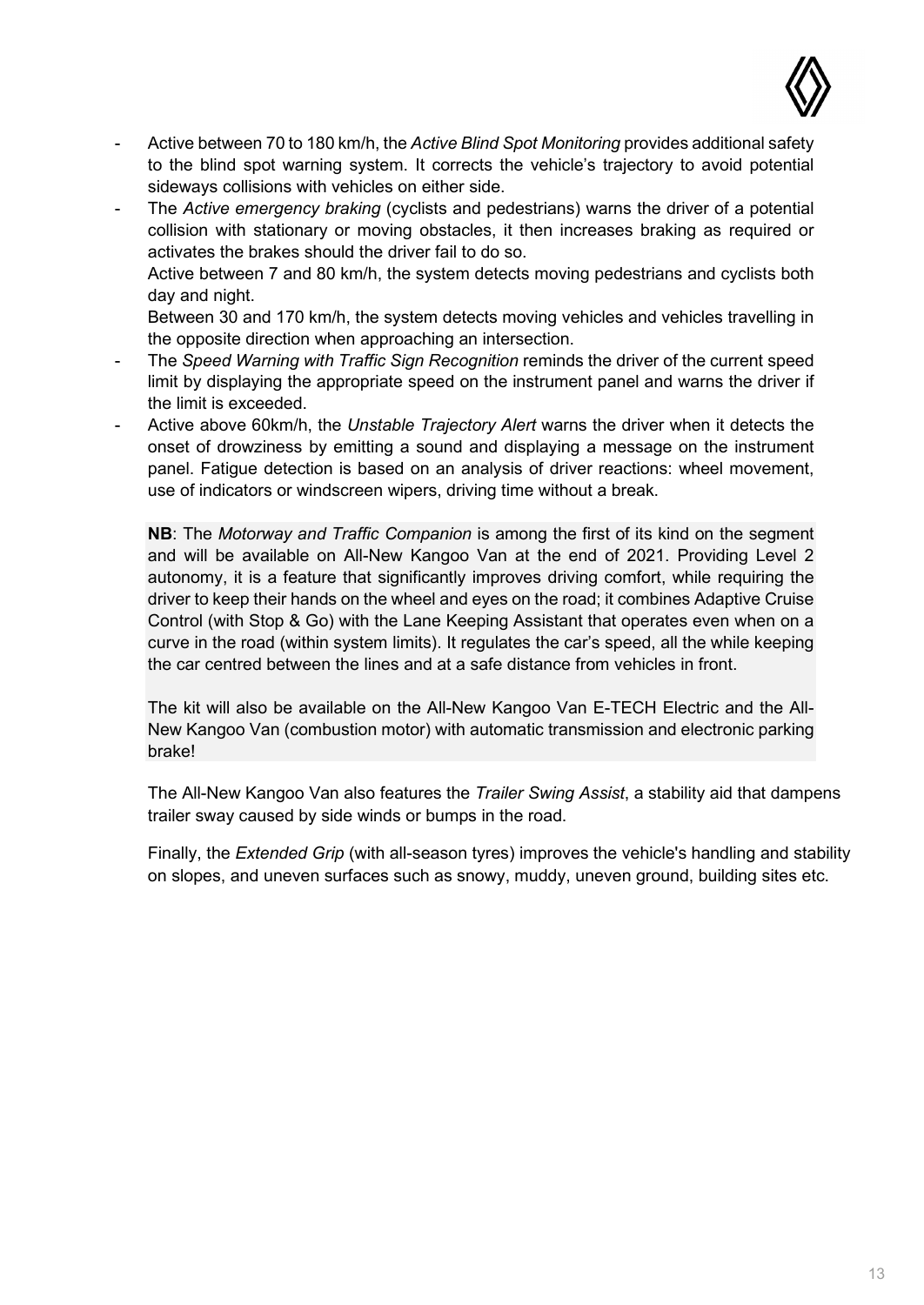

## <span id="page-13-0"></span>**A FUEL-EFFICIENT RANGE WITH TWO ECOLEADER ENGINES**

### *Available in 7-speed EDC automatic transmission and 6-speed manual transmission, the All-New Kangoo Van is equipped with the 1.3 TCE (100 and 130 HP) PF petrol engine and the 1.5 Blue dCi (75, 95, and 115 HP) diesel engine.*

**On a petrol engine**, the All-New Kangoo Van is sold with the 1.3 TCE 130 PF engine and 6-speed manual or 7-speed EDC automatic gearboxes. It also comes with the 1.3 TCE 100 PF engine and a 6-speed manual gearbox.

**On a diesel engine**, the All-New Kangoo Van comes with the 1.5 Blue dCi 115 and 95 engines, and either a 7-speed EDC automatic or 6-speed manual gearbox. It also comes with the 1.5 Blue dCi 75 engine and a 6-speed manual gearbox.

The EDC dual-clutch automatic transmission provides additional comfort and responsiveness by guaranteeing a smooth and fast shift between gears.

Equipped with Stop & Start technology, the range is compatible with the latest regulations set by Euro 6D FULL standards.

WLTP cycle mixed consumption starts at:

- $-5.2$ L/100km (i.e., 134 g CO<sub>2</sub>/km and 127g with Ecoleader) for diesel engines
- 6.4L/100km (i.e., 144 g CO<sub>2</sub>/km and 138g with Ecoleader) for petrol engines.

**Two Ecoleader engines – 1.3 TCE 130 PF petrol and 1.5 blue dCi 95 diesel –** are also part of the line-up and come with a 110km/h speed cap to ensure limited fuel consumption regardless of the driver's driving style. The combined consumption in the WLTP cycle starts at 4.9l/100km for diesel engines and 6.1l/100/km for petrol engines.

Moreover, the vehicle's Eco-Mode system can be activated via the dashboard for an additional 12% fuel savings. The 'Gear Shift Indication' informs the driver of when it is the best time to shift gears, thereby saving an extra 5% in fuel.

It should be noted that the engines require servicing every 30,000 km and every two years (depending on the way the driver's driving habits).

#### **Did you know?**

The All-New Kangoo Van is fitted with plenty of fuel saving features: next-generation petrol and diesel engines, a lighter aluminium bonnet, and class A tires. It also performs better aerodynamically thanks to its new front grill, air curtains, reshaped rear lights, under-chassis and bonnet air funnels, etc.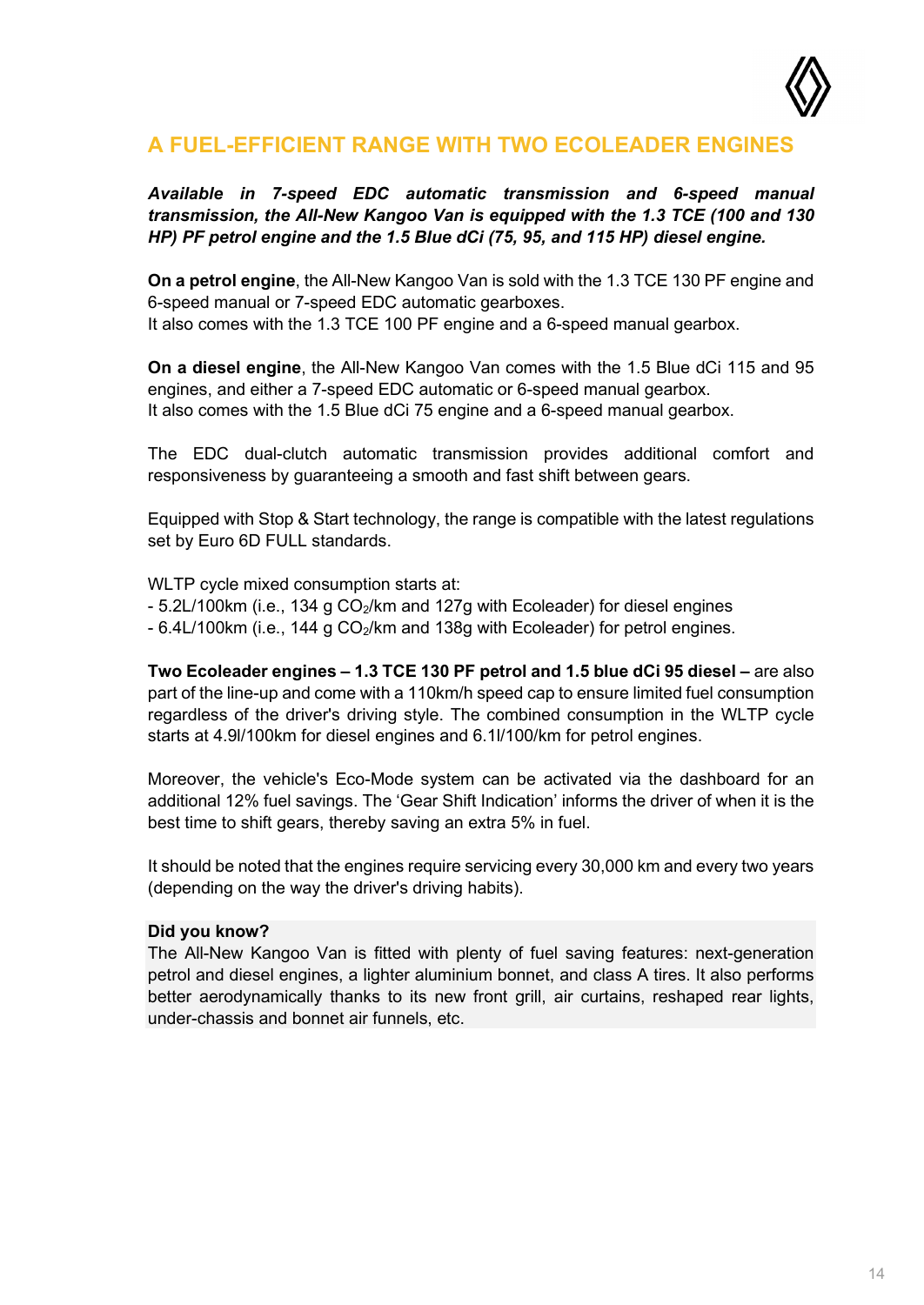

## <span id="page-14-0"></span>**APPENDIX 1 – RENAULT PRO+**

#### *For another consecutive year, Renault Pro+ has held on to its position as European leader in electric utility vehicle sales.*

In 2020, on a backdrop dominated by the health crisis, Groupe Renault sold 520,640 utility vehicles (including JINBEI), accounting for 5.48% of the global market share (outside North America). The push to go international continues with 47.8% of global vehicle sales compared to 42.3% in 2019.

Not including pickups, Renault is second in the utility vehicle segment in Europe with 14.6% market share. The brand is also number two in Latin America.

The Renault Utility range offers vehicles ranging from  $1.6 - 6.5$  t and with  $2 - 22$  m<sup>3</sup>, in petrol, diesel and electric (ZOE, Kangoo Z.E. and Master Z.E.).

Renault is the leader in sales of electric utility vehicles in Europe with 36% market share, notably thanks to its best-selling Kangoo Z.E.

Since 2003, the Renault Pro+ brand has brought its unique know-how to the field of light commercial vehicles with customized, efficient, and acclaimed products. As an expert brand, it has its own range, services, and international network of 626 business, all dedicated to serving professional customers.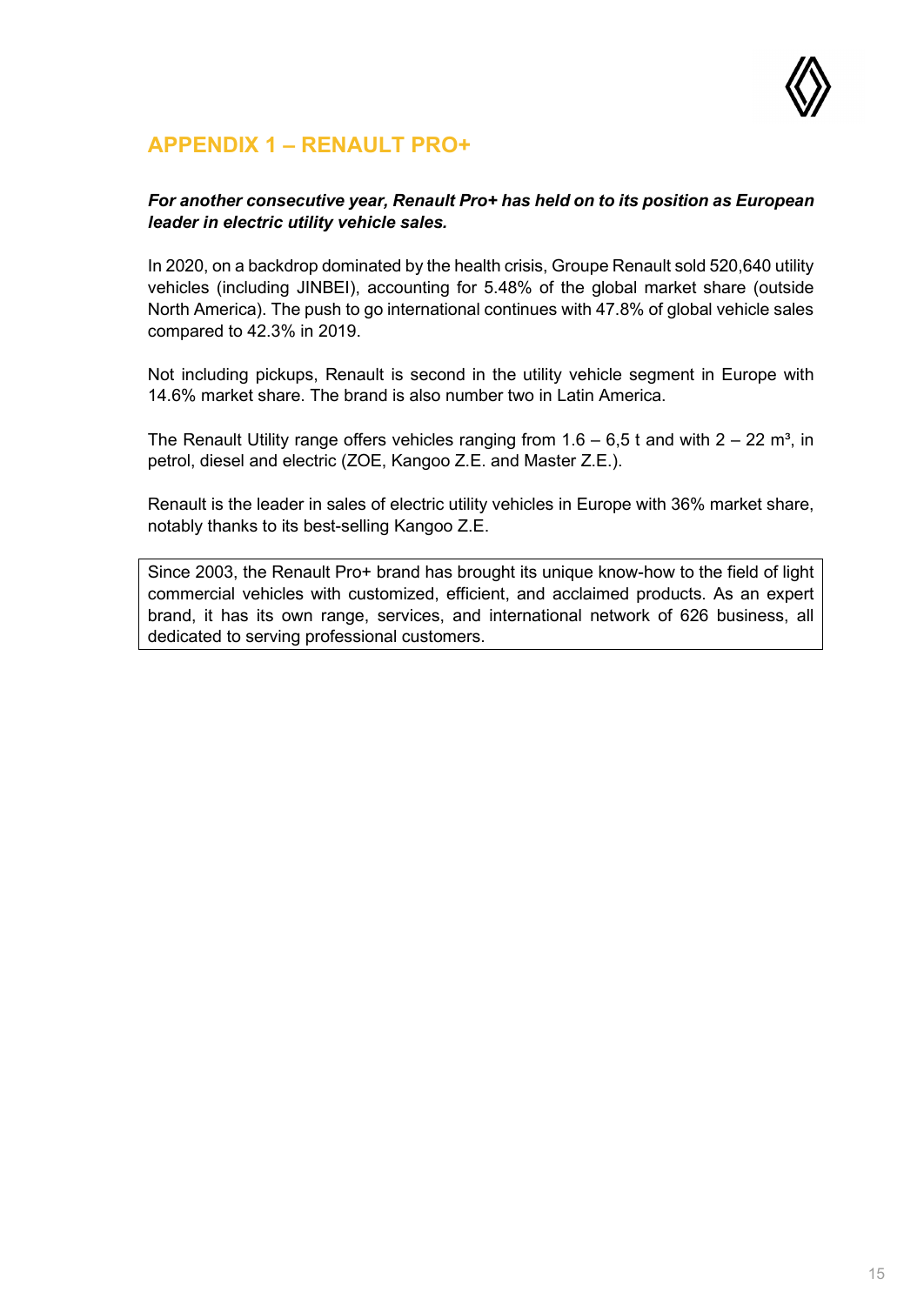

## <span id="page-15-0"></span>**APPENDIX 2 – MANUFACTURING**

#### *The All-New Kangoo Van is produced at the Renault plant in Maubeuge, France.*

The Maubeuge plant is one of Groupe Renault's most efficient, with 6 million vehicles produced since its creation in 1971. It is Renault's and the Alliance's benchmark site for the manufacture of light commercial vehicles and has been the flagship plant for the Kangoo for over 20 years.

To accommodate for the New Kangoo, in both LCV and passenger car versions, the Maubeuge plant has invested 450 million euros in major transformations to adapt its processes and maintain its performance at the highest level: a new High Speed XXL press line designed for stamping very large parts, 630 new sheet metal robots, new application robots and a new paint quality control line, the modernisation of assembly facilities with full-kitting\* parts supply and a new finishing line.

To prepare for the arrival of the All-New Kangoo Van E-TECH Electric at the end of 2021, a battery assembly workshop has been built close to the plant and the installation of the battery in line has already been integrated into the process.

*\* The full-kitting method allows the parts to be sorted and transported automatically at the edge of the line using wire-guided trolleys.*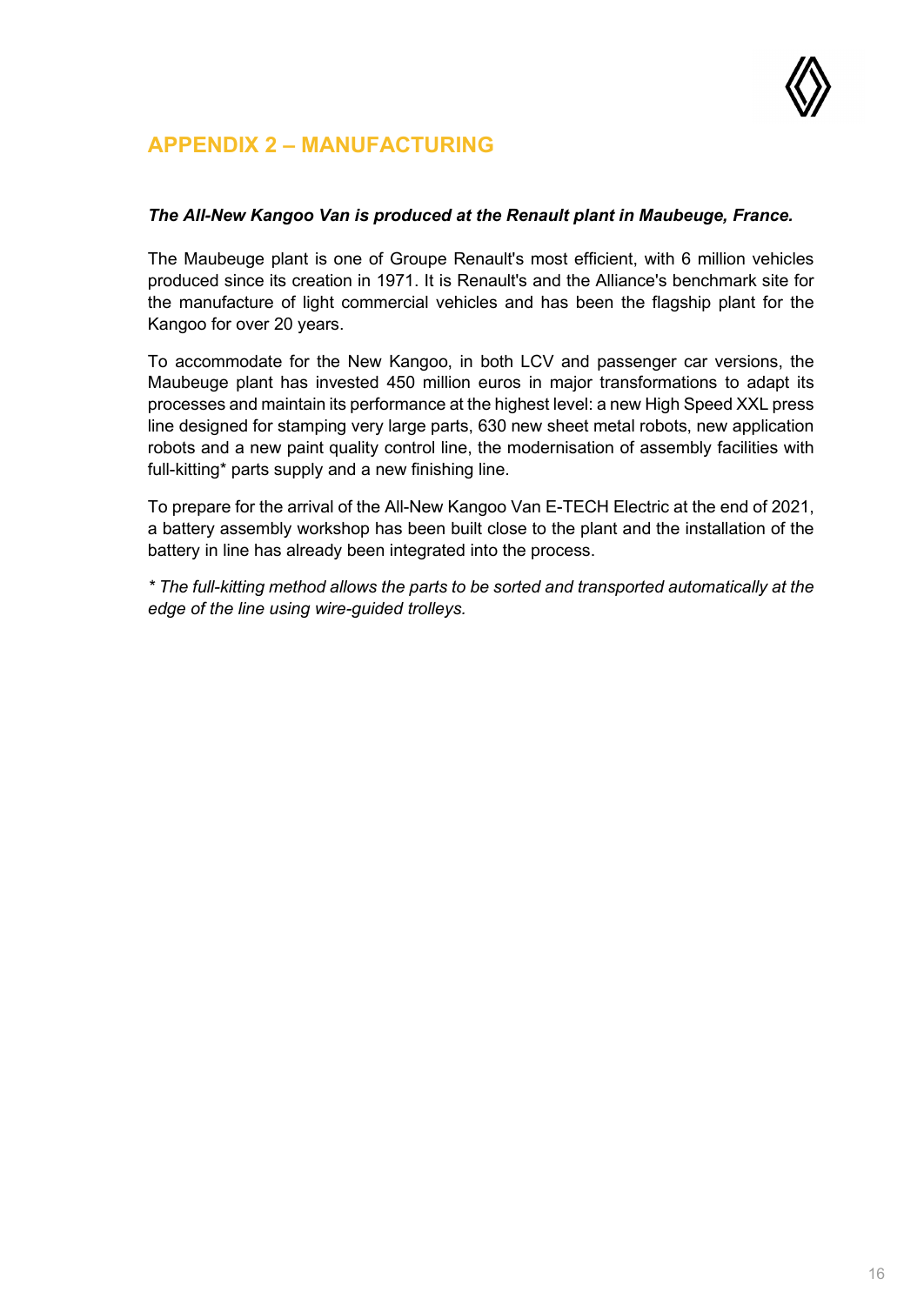

## <span id="page-16-0"></span>**APPENDIX 3 – RENAULT TECH**

*For more than 10 years, Renault Tech has been designing, producing, and marketing vehicle refits for Groupe Renault on behalf of private, corporate, and large account customers. In 2020, Renault Tech leveraged its know-how in industrial customisation to custom build almost 270,000 vehicles, in full compliance with Groupe Renault standards. The company is present in six countries with 358 employees in 14 different locations, 12 of which are integrated into Groupe Renault plants.*

When it comes to Renault LCVs, Renault Tech provides the All-New Kangoo Van with a vast array of services, such as: the Easy Inside Rack, anti-slip timber floor and wall plates, polypropylene trim, side door sill guards, tow-bar coupling, reinforced locks, and car alarm.

Renault Tech meets the specific needs of fleet customers (screen printing, workshop fittings, installation of roof racks or ladder racks, etc.) thanks to its workshops at the end of the assembly line at the Renault plant in Maubeuge.

Thanks to Renault Tech, Renault is the only European automotive manufacturer with more than 30 years of expertise in custom-built vehicles for customers with disabilities. The French leader in the field, Renault Tech works from its dedicated plant in Heudebouville (France) to manufacture vehicles that are adapted to every type of disability.

The All-New Kangoo Van can thus fit a person in wheelchair-bound either behind the front seats, next to a passenger, or even in the driver's seat with specially adapted driving mechanics.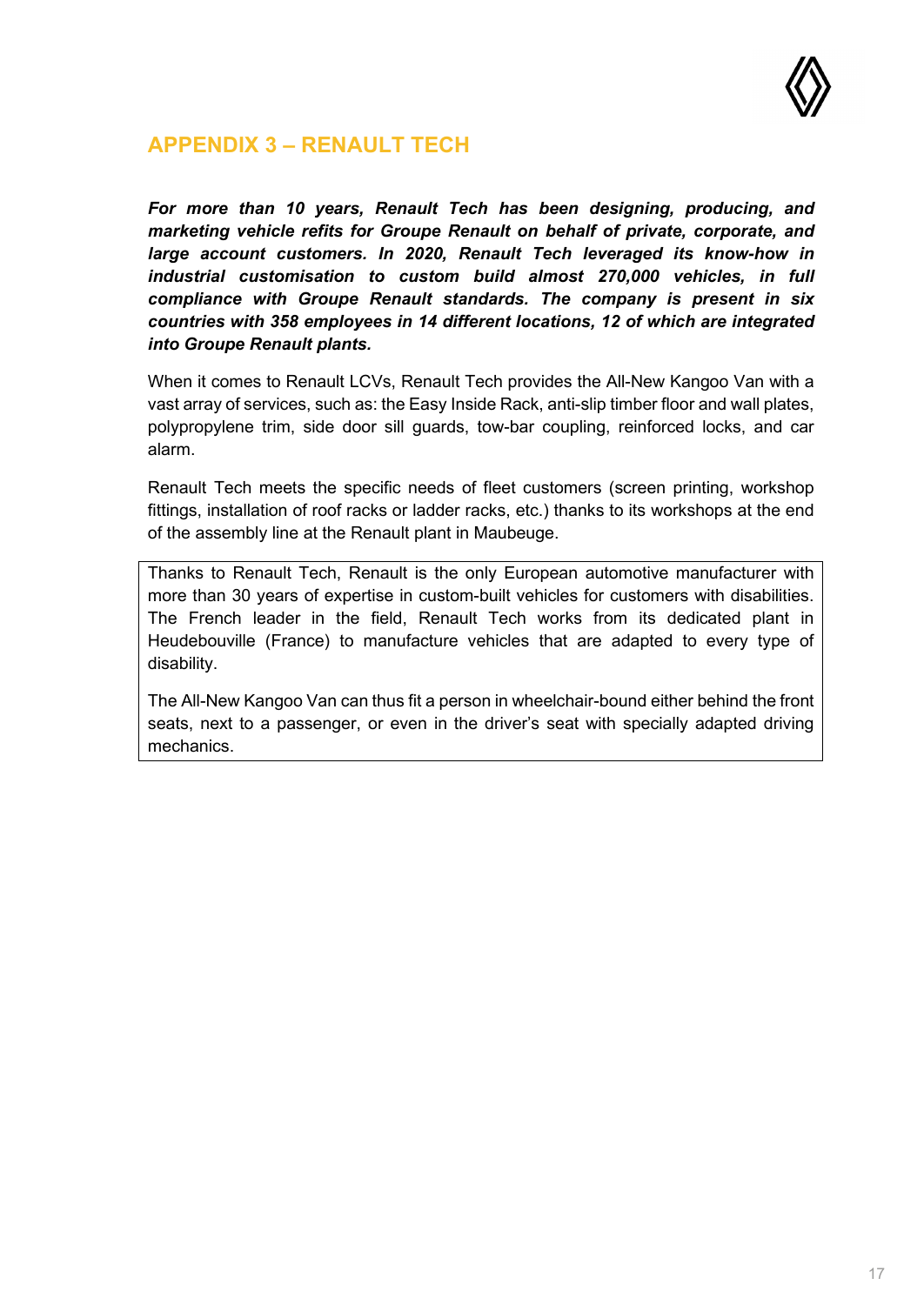## **APPENDIX 4 – DIMENSIONS**

## **The All-New Kangoo Van**



<span id="page-17-0"></span>

| Loading area                                                 | <b>KANGOO VAN</b> |  |  |
|--------------------------------------------------------------|-------------------|--|--|
| inn<br>on num<br>ldm<br>730 <sub>1</sub><br>THE VOILITIE DEL | .SU               |  |  |
| inn<br>(dim<br>ma                                            | <b>J. Ann</b>     |  |  |
| s he                                                         |                   |  |  |

(1)With aerial. (2)Unladen ground clearance. (3)Width of side opening. (4)Loading length with open hinged partition<br>and passenger seat stowed. (5)Loading length behind solid partition. (6)Value at 700mm from sill bar. (7)V